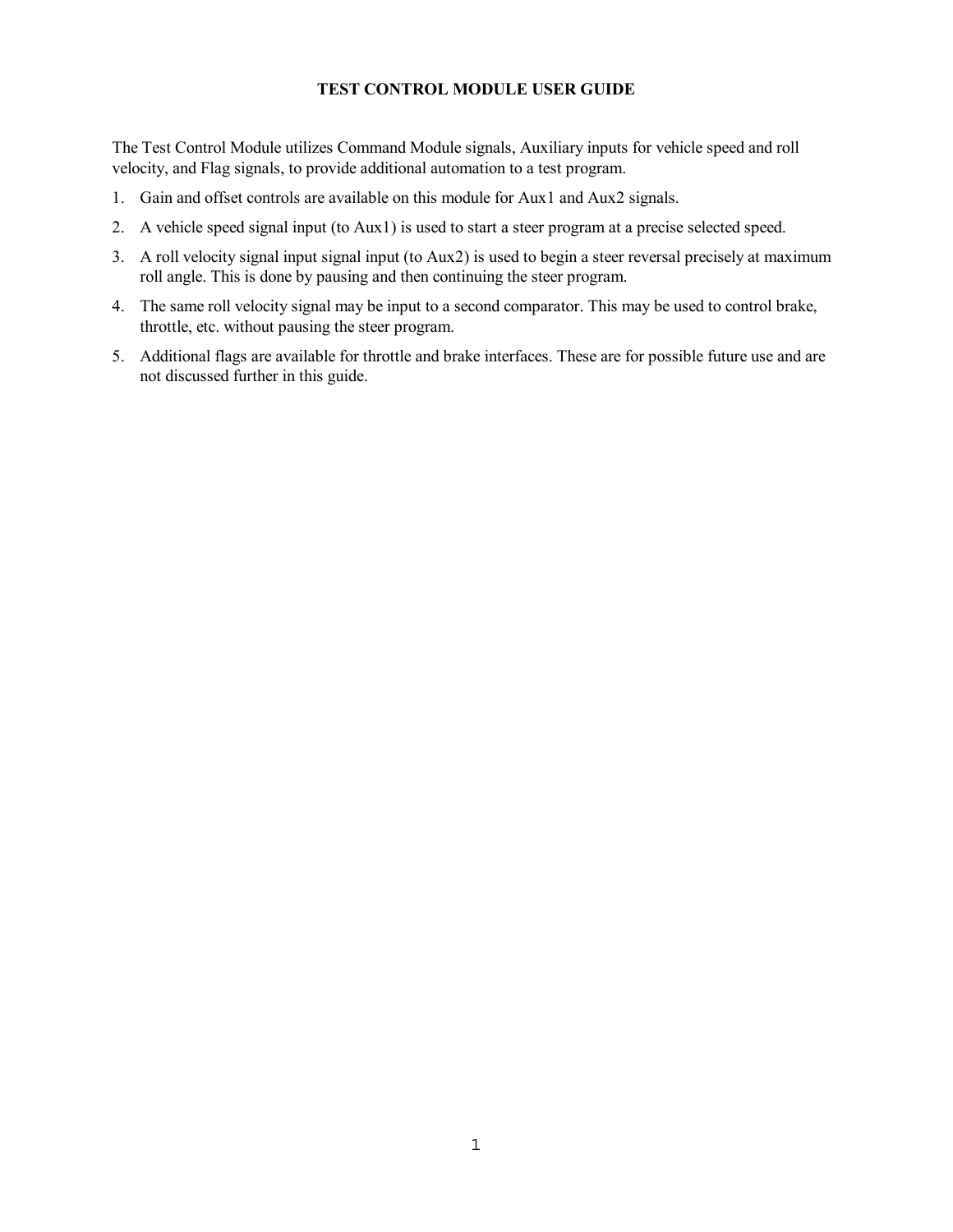## **AUX1 & AUX2 CALIBRATION**



**Figure 1: Test Control Module identifying controls for Aux1 & Aux2**

- 1: Test point for Analog Ground. This is the reference ground for analog signals.
- 2: Test point for Aux1 voltage output to display and test control circuit.
- 3: Test point for Aux2 voltage output to display and test control circuit.
- 4: Aux1 offset adjustment potentiometers (fine and coarse).
- 5: Aux1 gain adjustment potentiometers (fine and coarse).
- 6: Aux2 offset adjustment potentiometers (fine and coarse).
- 7: Aux2 gain adjustment potentiometers (fine and coarse).
- 8: Switch that selects either steer angle ( $\uparrow$ ) or Aux2 ( $\downarrow$ ) for display on the lower handwheel LCD display.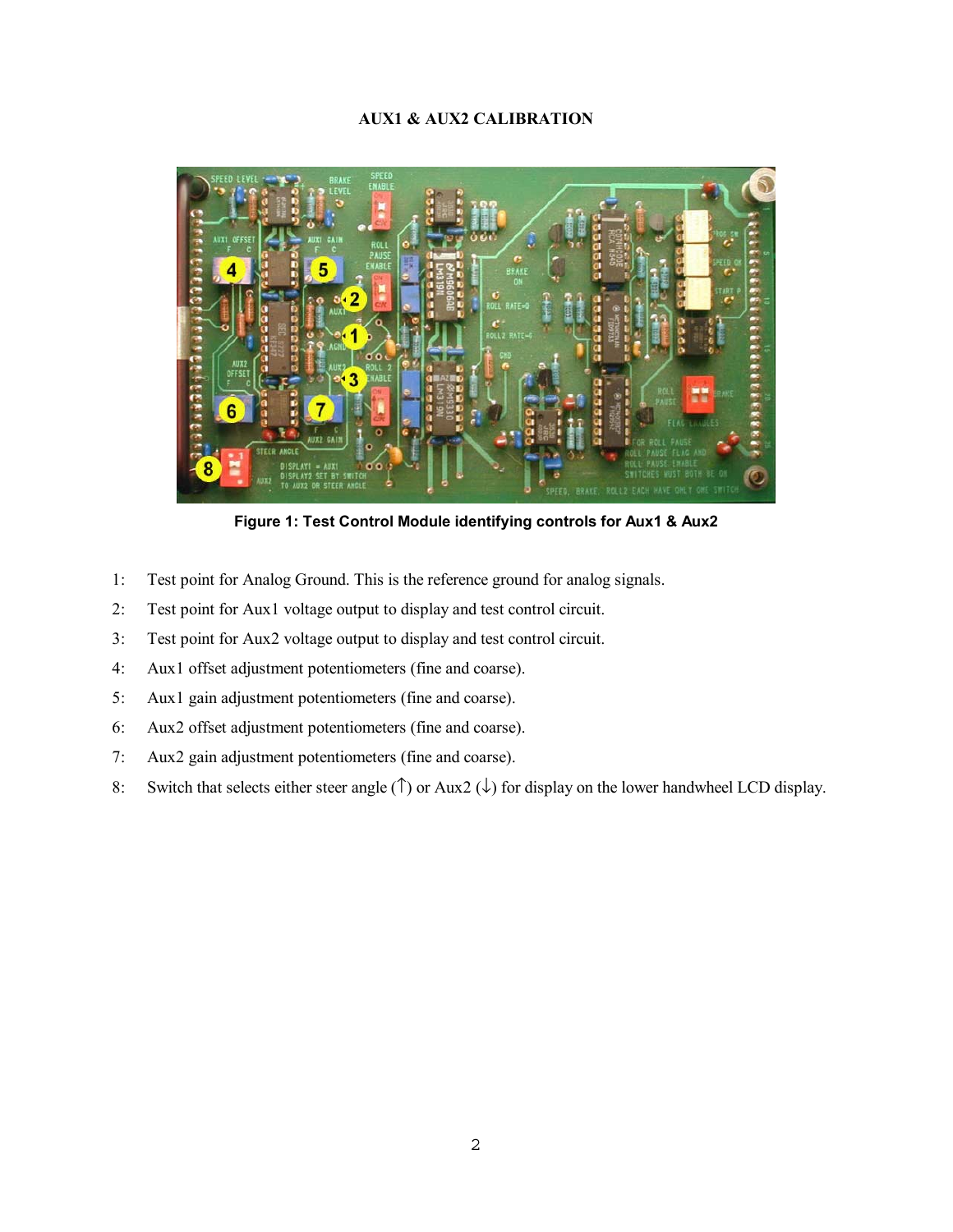# **Procedure for calibration of the Aux1 input:**

- 1. The power must be on to the Battery/Electronics box (green and yellow buttons are lit). The Signal in/out cable must be attached. The Command Module and Machine cables may be attached, but this is not necessary.
- 2. A variable DC voltage source is applied to the Aux1 input of the Signal in/out cable (blue wire).
- 3. The Aux1 output voltage is measured at test point (2) with ground at test point (1).
- 4. Set the input voltage for a desired 0V output. Note that this input may or may not be 0V. For example, if the transducer or acquisition system uses 0V for negative full scale and 10V for positive full scale, then zero is at 5V. In this case the input voltage is 5V for a desired 0V output.
- 5. Adjust the Aux1 offset potentiometers (4) so that the output voltage is 0V. The "coarse" pot is adjusted to get close to the desired output, and then the "fine" pot is used for better precision.
- 6. Set the input voltage for a desired 10V output or full-scale output if that is less than 10V.
- 7. Adjust the Aux1 gain potentiometers (5) so that the output voltage is as desired.
- 8. Recheck the offset and gain adjustments, since changing gain may also affect the offset.

For example: If the input range is  $-10V$  through  $+10V$ , and the same output is desired: First apply 0V to Aux1, then adjust the offset pots so that the Aux1 output is 0V. Next, apply 10V to the input and adjust the gain pots for 10V at the output. Finally repeat the procedure to check both the offset and gain values.

If the input range is 0 through 5V and the desired output is  $-10V$  through 10V: First apply 2.5V to the Aux1 input, then adjust the offset pots for 0V at the output. Next, apply 5V and adjust the gain pots for 10V at the output. Finally repeat the procedure to check both offset and gain values.

Note that the Aux1 output voltage will always be displayed on the handwheel upper LCD display. It will read "1000" at 10.00 volts and "-1000" at –10.00 volts.

#### **Procedure for calibration of the Aux2 input:**

- 1. The power must be on to the Battery/Electronics box (green and yellow buttons are lit). The Signal in/out cable must be attached. The Command Module and Machine cables may be attached, but this is not necessary.
- 2. A variable DC voltage source is applied to the Aux2 input of the Signal in/out cable (green wire).
- 3. The Aux1 output voltage is measured at test point (3) with ground at test point (1).
- 4. Set the input voltage for a desired 0V output.
- 5. Adjust the Aux1 offset potentiometers (6) so that the output voltage is 0V. The "coarse" pot is adjusted to get close to the desired output, then the "fine" pot is used for better precision.
- 6. Set the input voltage for a desired 10V output or full-scale output, whichever is less.
- 7. Adjust the Aux1 gain potentiometers (7) so that the output voltage is as desired.
- 8. Recheck the offset and gain adjustments, since changing gain may also effect the offset.

Note that the Aux2 output voltage will be displayed on the handwheel lower LCD display if that is selected by the display switch (8). The display will read "1000" at 10.00 volts. If the switch is set for Steer angle, then the Aux2 output will not be displayed.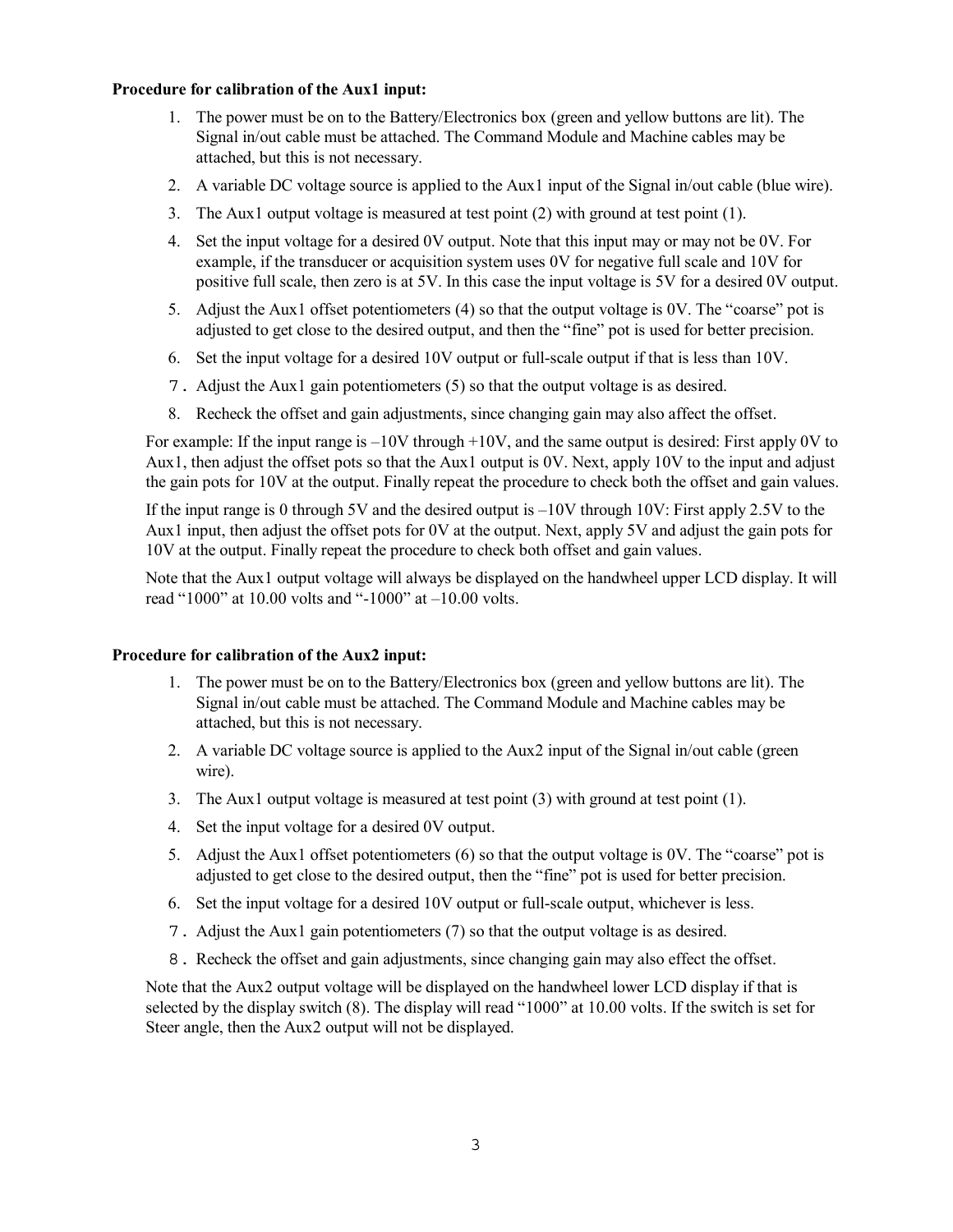## **SPEED AND ROLL RATE FEEDBACK**



**Figure 2: Test Control Enable Button on Electronics box (9)**



**Figure 3: Program Module showing Start Program Switch as (10)**

- 9: Test Control enable switch on Battery/Electronics box. Test control is disabled when OFF (unlit).
- 10: Start Program switch on Program Module. Test control is disabled when ON.

These two switches effectively perform the same function, though they have opposite polarities.

For the speed and roll rate feedback functions to operate, the test control enable switch button (9) must be ON (lit) AND the Start Program switch (10) must be off  $(\downarrow)$ .

If the Start Program switch (10) is ON  $(1)$  then the pause functions of the test control module are disabled. Also in this case the Test Control module may be removed and the machine will function normally, though without speed and roll rate feedback and with no signals available to the handwheel displays. Thus it is preferable to leave the module installed.

The Test Control Enable button has no effect if the Test Control Module is not installed.

| <b>Test Control Enable button (9)</b> | <b>Start Program Switch (10)</b> | <b>Test Control</b> |
|---------------------------------------|----------------------------------|---------------------|
| OFF                                   | <b>OFF</b>                       | Disabled            |
| OFF                                   | ON                               | Disabled            |
| OΝ                                    | OFF                              | <b>Enabled</b>      |
| OΝ                                    | ОN                               | Disabled            |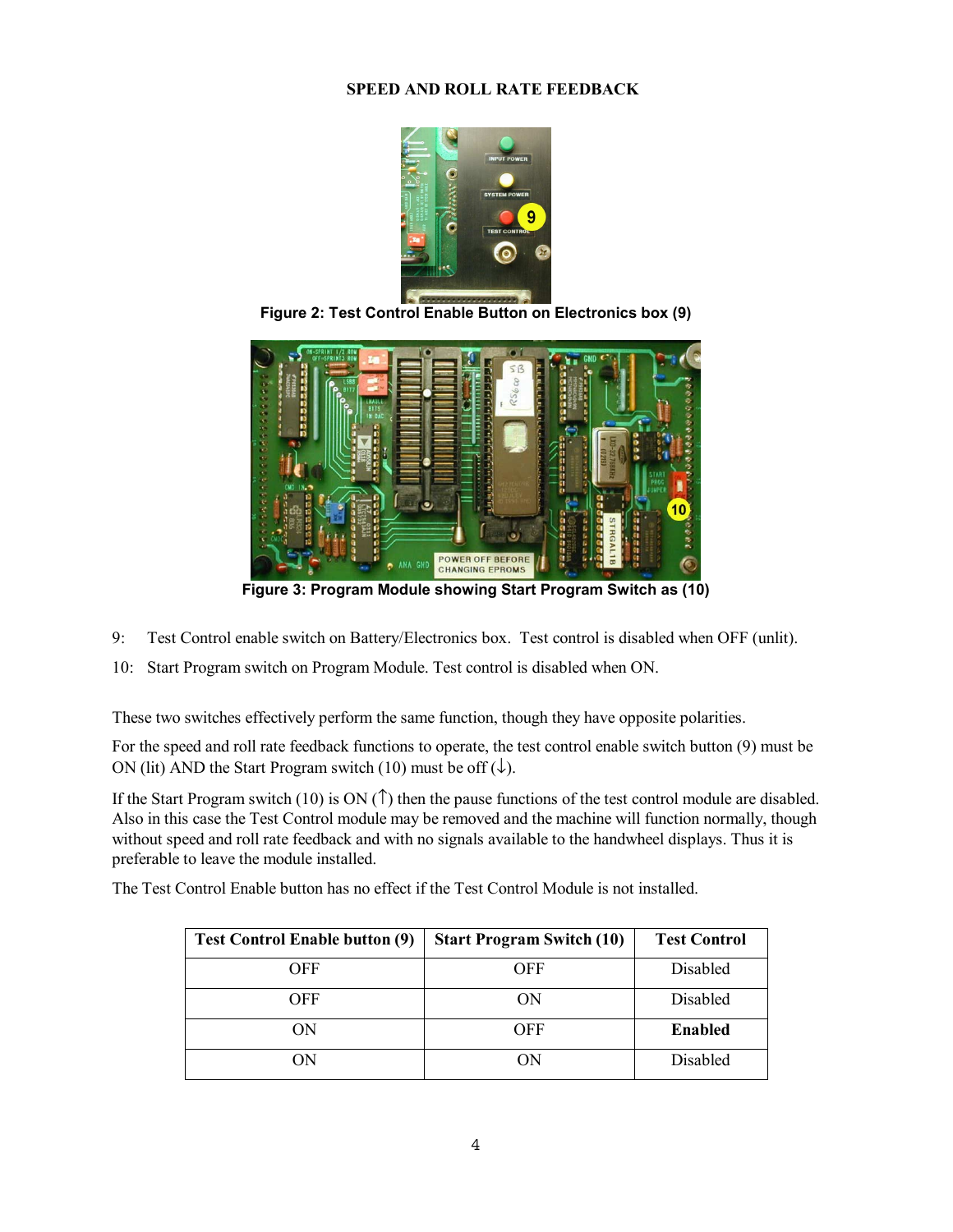

**Figure 4: Test Control Module identifying controls for pause and brake**

- 1: Test point for Analog Ground. This is the reference ground for analog signals.
- 11: Test point for Speed Level. This voltage is set by the Speed pushwheel switch on the Command Module.
- 12: Speed Enable switch. The Aux1 Speed input is enabled when this switch is ON (↑).
- 13: Roll Pause Enable switch. The Aux2 Roll rate input is enabled (for roll pause) when this is ON (↑).
- 14: Roll 2 Enable switch. The Aux 2 roll rate input is applied to the second comparator when this is ON ( $\uparrow$ ).
- 15: Roll Pause Flag Enable switch. The Roll Pause Flag is enabled when this switch is  $ON(1)$ .
- 16: Brake Flag switch. The brake flag input is enabled when this switch is ON  $(1)$ .
- 17: Test point for the upper limit of the "roll rate = 0" window for roll pause (roll rate feedback).
- 18: Potentiometer used to adjust window upper limit voltage at test point (17).
- 19: Potentiometer used to adjust window lower limit voltage at test point (20).
- 20: Test point for the lower limit of the "roll rate = 0" window for roll pause (roll rate feedback).
- 21: Test point for the upper limit of the "roll  $2 = 0$ " window.
- 22: Potentiometer used to adjust "roll 2" window upper limit voltage at test point (21).
- 23: Potentiometer used to adjust "roll 2" window lower limit voltage at test point (24).
- 24: Test point for the lower limit of the "roll 2 rate  $= 0$ " window.
- 25: Test point for the "roll rate  $= 0$ " digital signal.
- 26: Test point for the "roll 2 rate  $= 0$ " digital signal.
- 27: Test point for Digital Ground. This is the reference ground for digital signals.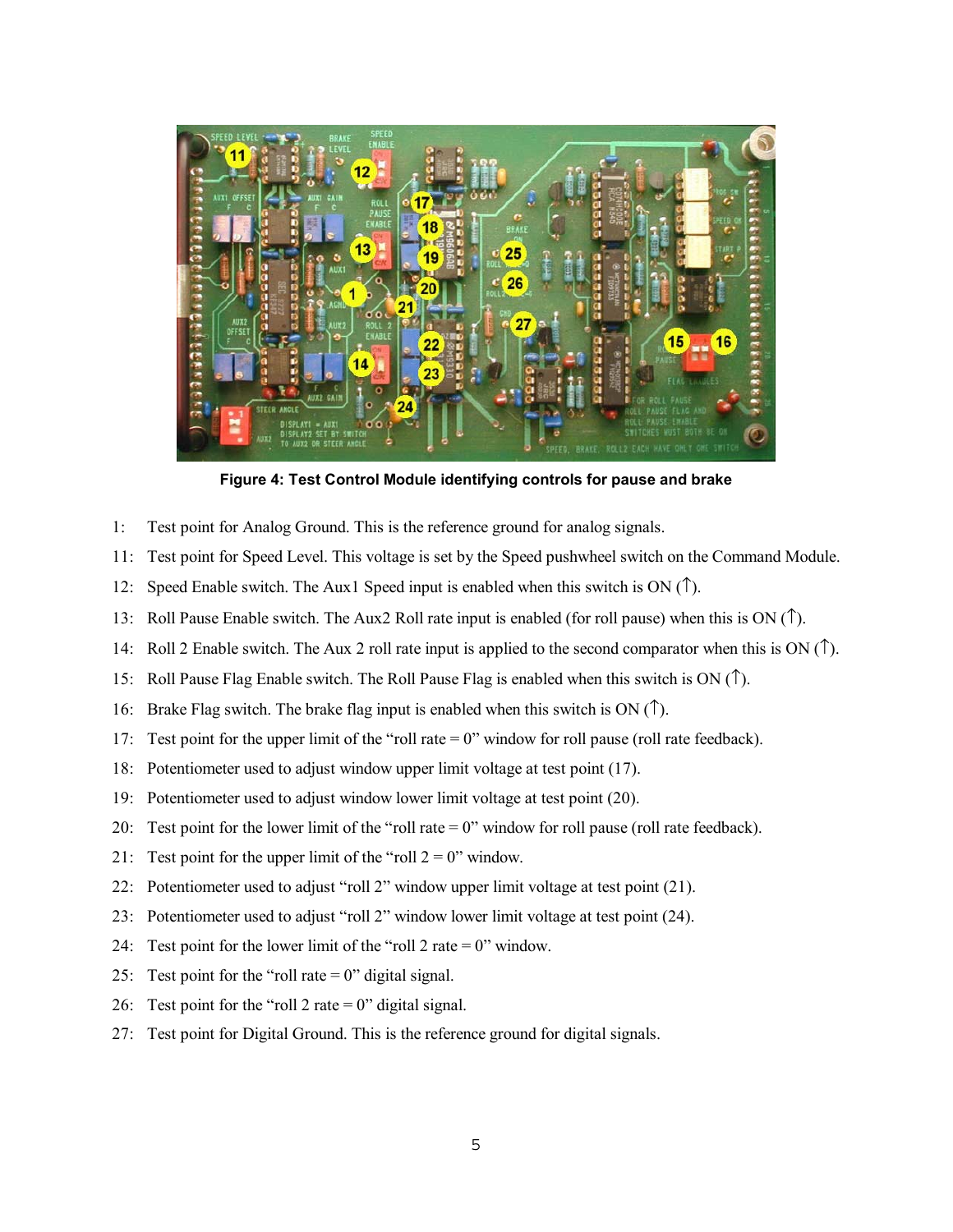### **START PROGRAM AT A SET SPEED**

Operation when the Start Program button on the handwheel is pressed:

If the speed is below the set point the program will always start immediately as usual.

If the speed is above the set point, the program will not start until speed drops below the set point. Once it starts it is latched, and will continue until the Start Program button is released, even if speed rises above the set point.

Releasing the Start Program button clears the latch. If the button is released and depressed again with speed above the set point, the program will be delayed until speed drops below the set point.

## **SETUP**

- The Start Program switch on the Program module must be OFF ("10" in Figure 3).
- The Test Control Enable button must be ON ("9" in Figure 2)
- The Speed Enable switch on the Test Control module must be ON ("11" in Figure 4).
- A speed signal must be input to Aux1 on the Power supply card. This signal must be calibrated to match the calibration of selected speed in the Command Module.
- The desired speed, below which the program is to be started, is dialed into the thumbwheel switch in the Command Module.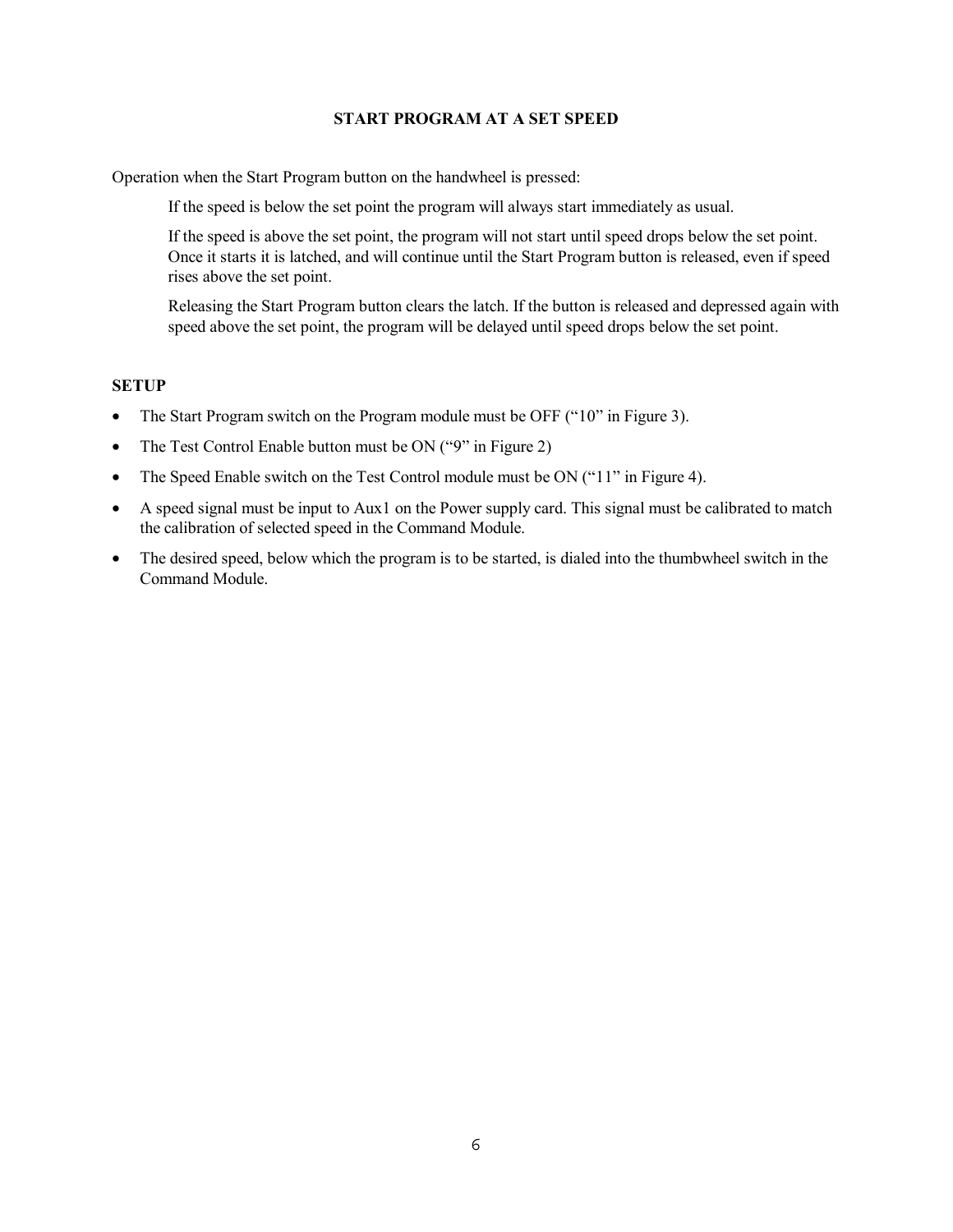## **REVERSE STEER AT MAXIMUM ROLL ANGLE**

### Operation:

During a maneuver, the Roll Flag is pulsed as programmed (WaitforRollPeak function). This causes the program to pause until the roll rate drops to or through zero, which will occur when roll rate reverses at peak roll angle. At that point the program continues.

No pause occurs if the roll rate is zero at the time of the flag pulse.

"Zero" is actually a narrow window, with a size determined by the input voltage scale.

The upper and lower limits of the "zero" window are independently adjustable. The upper window can be 0V to at least 0.8V and the lower window from less than –0.8V to 0V.

The current "standard" window used in NCAP testing is  $\pm 1.5$  deg/sec. Given a  $+/-10V$  input from Aux2, corresponding to  $\pm 100$  deg/sec roll rate, the necessary voltage window is  $\pm 0.15V$ . Thus the upper limit is set to 0.15V ands the lower limit is set to –0.15V.

It may be desirable to increase the Aux2 gain in order to provide more noise immunity. For example a gain of 5 would provide  $\pm 10V$  at  $\pm 20$  deg/sec and the window should be set at  $\pm 0.75V$ .

## **Window calibration:**

- 1. Measure the voltage at the window upper limit test point ("17" in Fig. 4) with AGND as ground reference  $("1"$  in Fig. 4).
- 2. Adjust the upper limit pot ("18 in Fig. 4) so that the test point voltage is correct.
- 3. Measure the voltage at the lower limit test point ("20" in Fig 4) with the same ground reference.
- 4. Adjust the lower limit pot ("19 in Fig. 4) so that the test point voltage is correct.

### **SETUP:**

- The Test Control Enable button ("9" in Figure 2) must be ON (lit).
- The Start Program switch on the Program module must be OFF ("10" in Figure 3).
- The ROLL Pause Enable switch and the Roll Pause Flag Enable switch must both be ON (Marked "13" and "14" in Figure 4).
- A roll rate signal must be input to Aux2 on the Power supply card. If necessary this signal may be calibrated on that card so that the signal to the Test Control module (and display) is zero at zero roll rate. (e.g. a unipolar input such as 0 to 10V with 5V at zero roll rate may be recalibrated to bipolar, so that the function will work).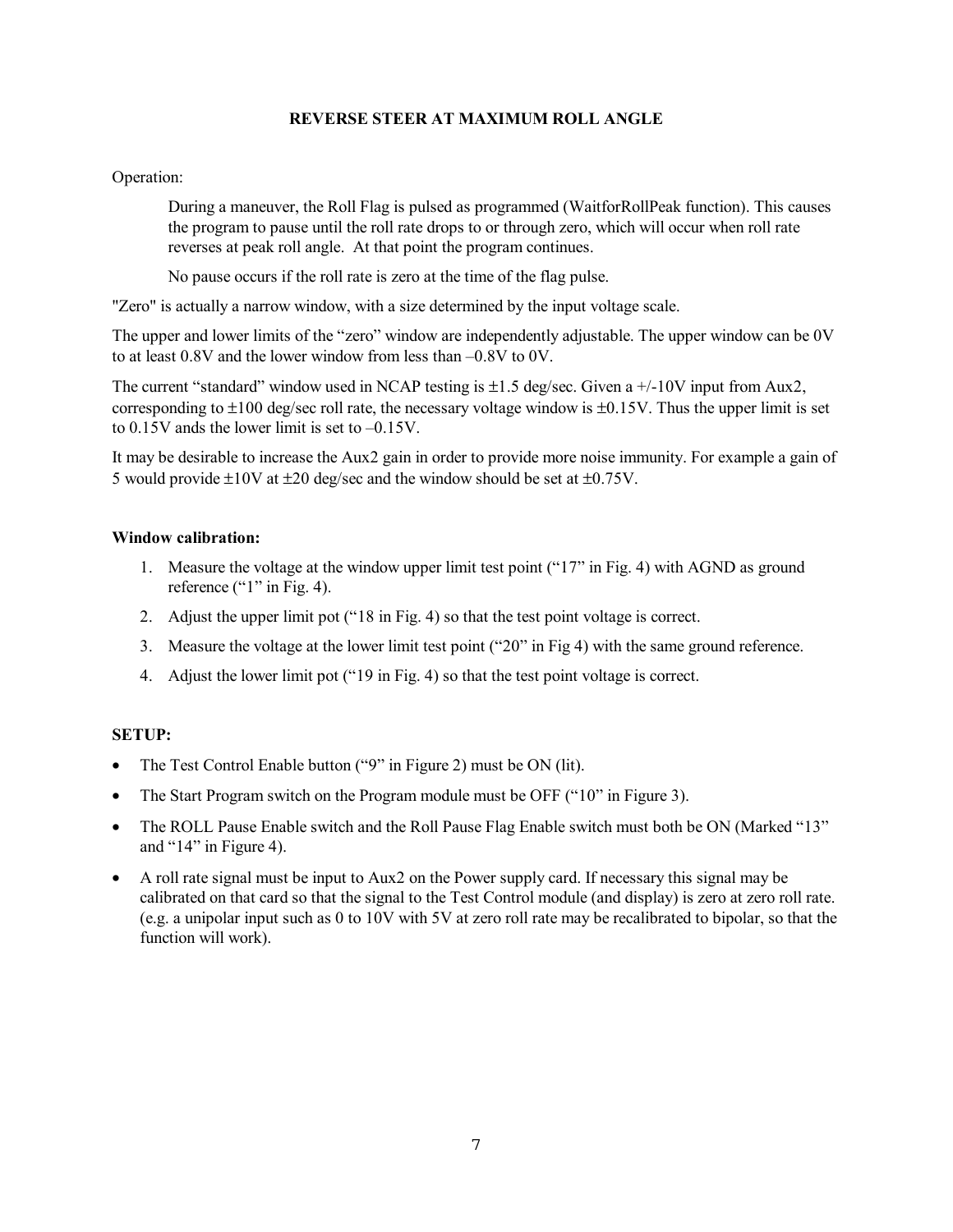#### **Sample fishhook program for NHTSA NCAP:**

30 degrees steer at 0.3g desired fishhook steer angle is 30 deg x  $6.5 = 195$  deg

maxsteer(360 deg) begin

--------

wait $(0.5s)$ rampto(195d, 0.2708s) ; 720 deg/s waitforrollpeak rampto(-195d, 0.5417s) wait $(3s)$ ;  $r$ ampto $(0d, 1s)$ 

end

--------

Notes:

- 1. The "maxsteer" angle must be greater than or equal to the greatest steer in the program. This value must then be entered on the command module steer angle switch before running the program, in order to achieve the correct angles and rates. We normally try to use the same value for all or most of the programs in a single EPROM. This is done to minimize driver error by reducing the number of changes he must make between programs. For example: The above was copied from a ROM program in which there is no steer over 360 degrees in any of the 16 programs.
- 2. There should be a short delay ("wait" command) before the first steer, especially if the first steer rate is large. This delay should be at least 0.15 seconds long.
- 3. This program will steer to 195 degrees, then wait for the roll rate to enter the "zero" window, then will ramp to  $-195$  degrees where it will stay for 3 seconds before returning to 0 degrees.
- 4. The minimum pause length in the above program is 0 seconds, which will occur if the roll rate is within the "zero" window at the instant that the steer angle command reaches 195 degrees. It is possible to set a minimum pause by inserting a time parameter, e.g. WaitForRollPeak(0.1s). In that case the program would pause for 0.1 seconds before testing the roll rate condition. This is useful for some tests using relatively low initial steer angles where the steer is complete before the vehicle has reacted enough for roll rate to leave "zero".